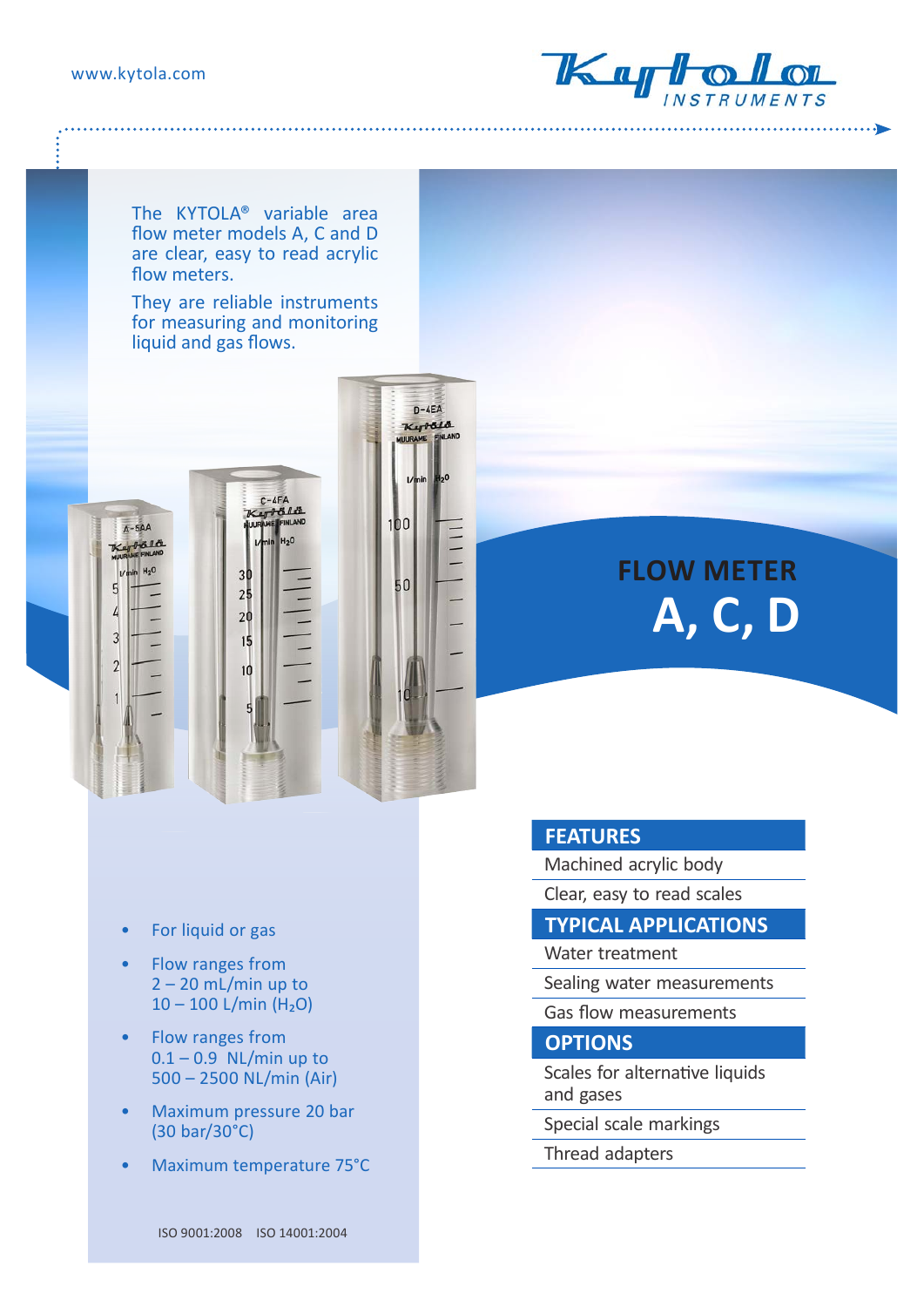## **A TECHNICAL DATA**

| <b>Model</b>     | A                                                          |
|------------------|------------------------------------------------------------|
|                  |                                                            |
| Connections      | BSP 3/8", thread adapters must be used for NPT connections |
| <b>Body</b>      | Acrylic (PMMA)                                             |
| Max. pressure    | 20 bar (30 bar/30°C)                                       |
| Max. temperature | $75^{\circ}$ C                                             |
| Weight           | 190 <sub>g</sub>                                           |
| Accuracy         | $\pm 5\%$ F.S. (H <sub>2</sub> O, +20°C)                   |
|                  |                                                            |

|                                                                                                                                                                                                                                                                                                 | А                                                                                                                                                                                                                                                                                   |                                                                                                |  |
|-------------------------------------------------------------------------------------------------------------------------------------------------------------------------------------------------------------------------------------------------------------------------------------------------|-------------------------------------------------------------------------------------------------------------------------------------------------------------------------------------------------------------------------------------------------------------------------------------|------------------------------------------------------------------------------------------------|--|
| <b>Flow Range</b><br>H, O                                                                                                                                                                                                                                                                       | Air                                                                                                                                                                                                                                                                                 |                                                                                                |  |
| $2 - 20$ mL/min<br>$4 - 34$ mL/min<br>$5 - 60$ mL/min<br>$10 - 95$ mL/min<br>$0.01 - 0.13$ L/min<br>$0.02 - 0.22$ L/min<br>$0.02 - 0.36$ L/min<br>$0.05 - 0.5$ L/min<br>$0.1 - 1.1$ L/min<br>$0.2 - 1.8$ L/min<br>$0.2 - 2.6$ L/min<br>$0.25 - 3$ L/min<br>$0.5 - 5$ L/min<br>$0.5 - 6.5$ L/min | $0.1 - 0.9$ NL/min<br>$0.1 - 1.3$ NL/min<br>$0.2 - 2$ NL/min<br>$0.4 - 2.8$ NL/min<br>$0.5 - 6.5$ NL/min<br>$0.5 - 8$ NL/min<br>$1 - 11$ NL/min<br>$1-14$ NL/min<br>$4 - 30$ NL/min<br>$5-50$ NL/min<br>$5-75$ NL/min<br>$10 - 90$ NL/min<br>$10 - 150$ NL/min<br>$20 - 220$ NL/min | 2K<br>2A<br>2B<br>2C<br>3K<br>3A<br>3B<br>3C<br><b>8M</b><br>8P<br>8S<br>8R<br><b>5A</b><br>8D |  |
| <b>Scale</b>                                                                                                                                                                                                                                                                                    |                                                                                                                                                                                                                                                                                     |                                                                                                |  |
| $H2O$ (L/min) at +20 $^{\circ}$ C                                                                                                                                                                                                                                                               |                                                                                                                                                                                                                                                                                     |                                                                                                |  |





Air (NL/min) at +20°C/101.3 kPa **R** 





**Kytola Instruments Oy** Olli Kytölän tie 1 FI-40950 Muurame, Finland Tel. +358 20 779 0690 Fax +358 14 631 419 E-mail info@kytola.com

BSP 3/8

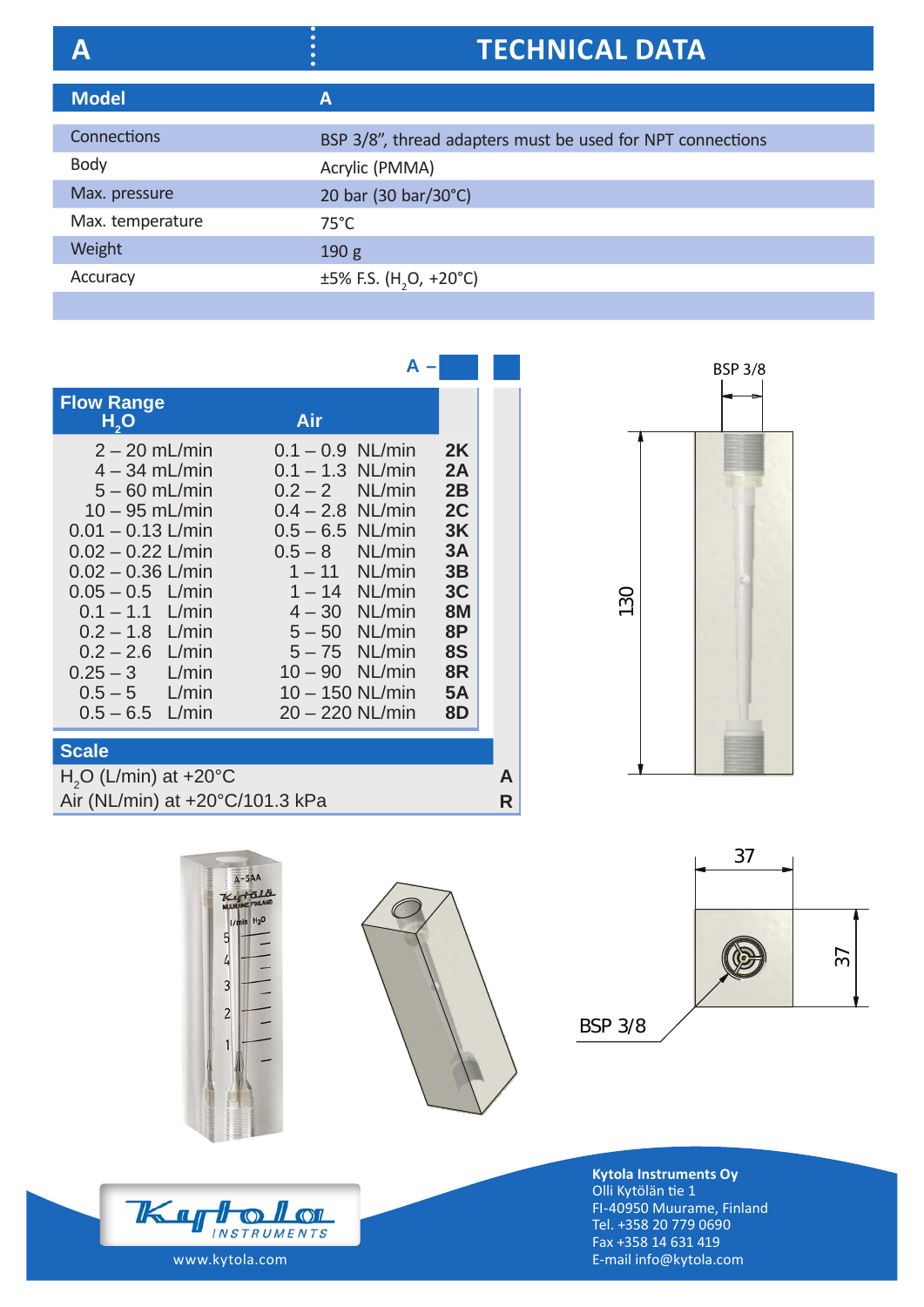## **C TECHNICAL DATA**

| <b>Model</b>     | С                                                          |
|------------------|------------------------------------------------------------|
|                  |                                                            |
| Connections      | BSP 3/4", thread adapters must be used for NPT connections |
| <b>Body</b>      | Acrylic (PMMA)                                             |
| Max. pressure    | 20 bar (30 bar/30°C)                                       |
| Max. temperature | 75°C                                                       |
| Weight           | 510g                                                       |
| Accuracy         | $\pm 5\%$ F.S. (H <sub>2</sub> O, +20°C)                   |

| <b>Flow Range</b><br>H <sub>2</sub> O                                                                      | Air                                                                                                                          |                                  |        |
|------------------------------------------------------------------------------------------------------------|------------------------------------------------------------------------------------------------------------------------------|----------------------------------|--------|
| $0.5 - 5$ L/min<br>$1 - 8.5$ L/min<br>$1 - 10$ L/min<br>$2 - 16$ L/min<br>$2 - 20$ L/min<br>$5 - 30$ L/min | $20 - 200$ NL/min<br>$25 - 250$ NL/min<br>$25 - 300$ NL/min<br>$75 - 450$ NL/min<br>$50 - 600$ NL/min<br>$100 - 1000$ NL/min | 4A<br>4B<br>4C<br>4D<br>4E<br>4F |        |
| <b>Scale</b>                                                                                               |                                                                                                                              |                                  |        |
| $H2O$ (L/min) at +20°C<br>Air (NL/min) at +20°C/101.3 kPa                                                  |                                                                                                                              |                                  | А<br>R |









**Kytola Instruments Oy** Olli Kytölän tie 1 FI-40950 Muurame, Finland Tel. +358 20 779 0690 Fax +358 14 631 419 E-mail info@kytola.com